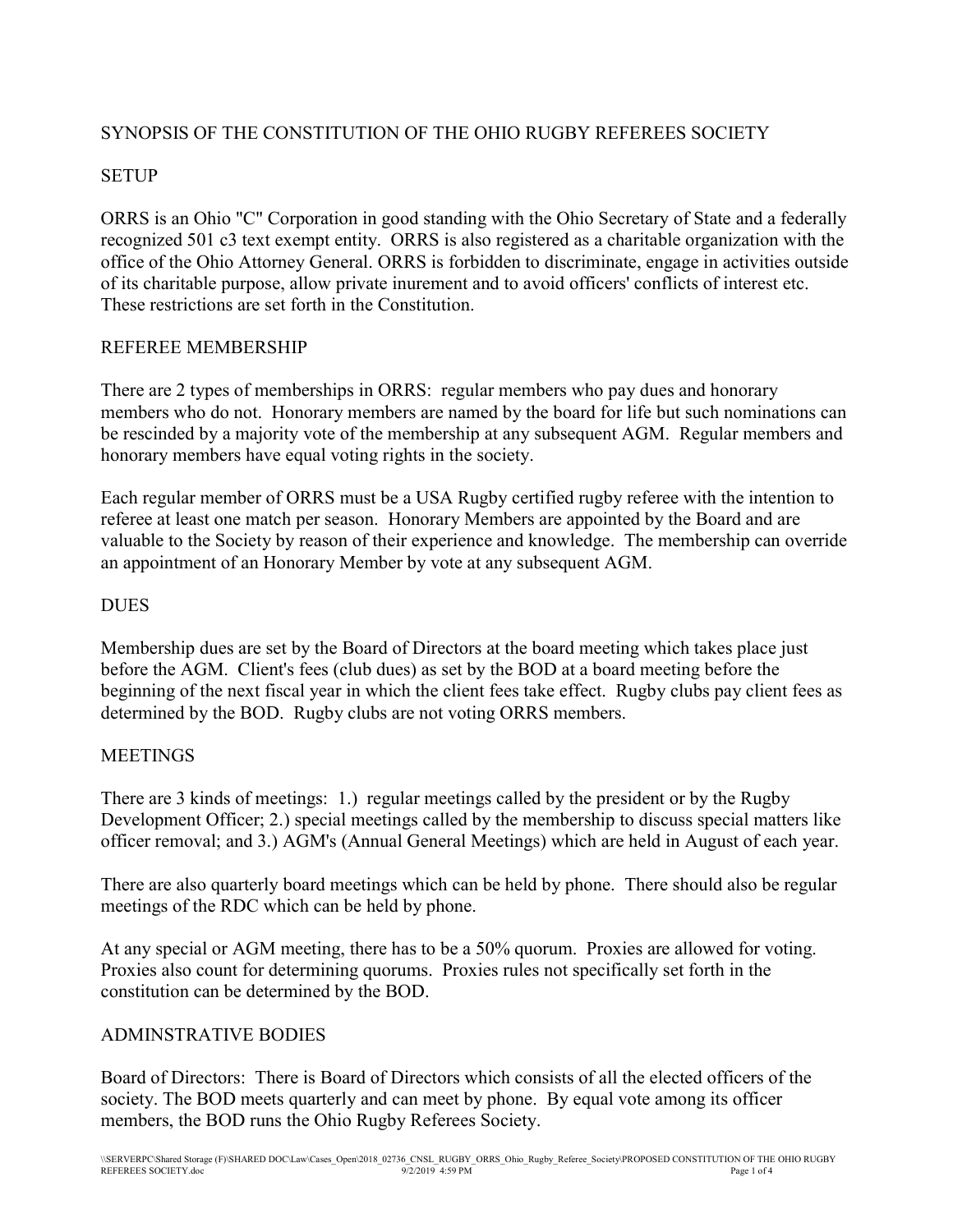Referee Development Committee: There is a standing referee development committee RDC which should also have regular meetings, which can be by phone. The RDC is responsible for setting the geographic assigning areas and for appointing the assignors in each area. The members on the RDC are the President, the Referee Development Office, the Referee Manager and Referee Member Representative. The Treasurer does not serve on the RDC. The Referee Development Officer is the chair of the RDC.

Disciplinary Committee: There is a Disciplinary Committee which is comprised of the BOD.

Other Committees: The president can appoint other committees as he or she sees fit. The president is an ex-officio member of each and every administrative body or committee

## REMUNERATIONS

Assignors and board members can receive remuneration (not salaries). These remunerations are set by and wholly within the purview of the BOD. Typically, these compensations should be paid out last, at fiscal end, after other budget items are satisfied. Assignor remunerations are typically based on the number of matches assigned by a particular assignor. Although the RDC sets the geographical areas for the assignors and although the RDC picks the assignors themselves, it is the BOD which determines how much the individual assignors are paid.

#### OFFICERS AND DUTIES:

There is a President, Treasurer, Rugby Development Officer, Rugby Referee Manager and Rugby Referee Member Representative. The President, Referee Development Officer and Referee Manager are elected every two years in odd numbered years at the AGM. The Treasurer and Rugby Referee Member Representative are elected for 2 year terms in even numbered years at the AGM in August

Officers' duties are as follows: The President oversees the organization and is responsible for the execution of the various tasks of the office as set forth in the Constitution as well as making sure the other officers execute their duties. The Treasurer keeps the society's books. The Referee Development Officer is responsible for developing and training referees and for the society's media presence. The Referee Manager is responsible for managing the Society's referees and assignors and for overseeing the assigning of referees to the various matches as they are setup in Who's The Ref. The Referee Member Representative is the liaison between the boots on the ground referee members and the BOD.

Geographical assignors are not ORRS officers.

## OFFICERS DUTIES FROM THE CONSTITUTION:

- Duties of the President
	- o The President shall be the chief executive and administrative officer of the Society;
	- o He/she shall be responsible for enforcing this Constitution;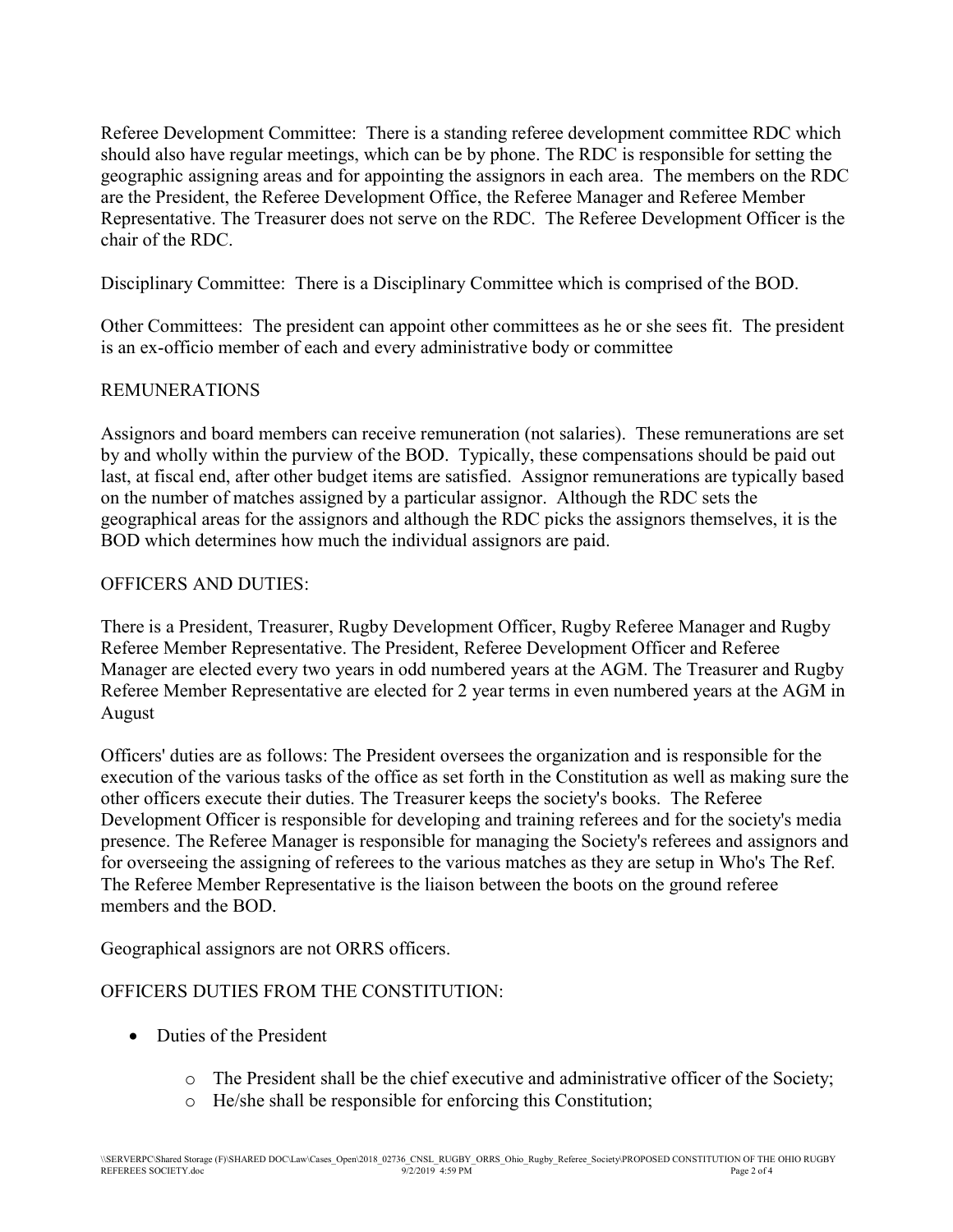- o He/she shall be responsible for the timely and effective discharge of all directions of the BOD or the Society;
- o He/she shall preside at all meetings of the Society;
- o He/she shall discharge his/her responsibilities for the training and promotion of Society referees through the RDC, of which he/she shall be a member;
- o He/she shall oversee the Society's grading of all officials;
- o He/she shall serve as the representative of the Society to all other organizations, including rugby unions and other referee societies;
- o He/she may, at his/her discretion, delegate responsibility for executing any decision of the BOD or the Society to any Member of the Society and he/she may appoint any Member of the Society to serve in any administrative or executive capacity, provided that such appointment is not in contravention of any terms of this Constitution;
- o Duties not designated, in this Constitution, to officers of the Society or to the BOD shall be reserved for the President;
- o The President shall serve as an ex-officio member of all committees; and
- $\circ$  He/she shall be responsible for notifying the membership, according to the dictates of this Constitution, of any meetings.
- Duties of the Treasurer
	- o The Treasurer shall receive all monies due to the Society, keep accounts, have charge of the funds of the Society, and pay debts and discharge monetary obligations of the Society;
	- o He/she shall make an annual statement of the finances of the Society, prepare and deliver all financial reports required by government entities, and present a proposed budget for the year at the AGM;
	- $\circ$  In the President's absence or unavailability, he/she shall fulfill the duties of the President; and
	- o He/she shall be responsible for receiving and proofing the records and meeting minutes of each meeting of the Society and for subsequent presentation of the same to the membership.
- Duties of the Referee Development Officer
	- o With the assistance of the Referee Manager, the Referee Development Officer shall keep and maintain the Society's membership list, including updated contact information for each member, referee grading information for each member as well as members' fitness scores, as necessary;
	- o He/she shall be the media representative for the Society and shall oversee and be responsible for all aspects of the Society's media presence, including but not limited to print and digital media, including a website for the Society;
	- o Along with the Referee Manager, he/she shall be responsible for organizing and conducting at least two (2) referee refresher courses during each fiscal year,
	- o The Referee Development Officer shall serve as a member of and be the chair of the RDC;
	- o He/she shall be the chief trainer and educator of refereeing technique and philosophy;